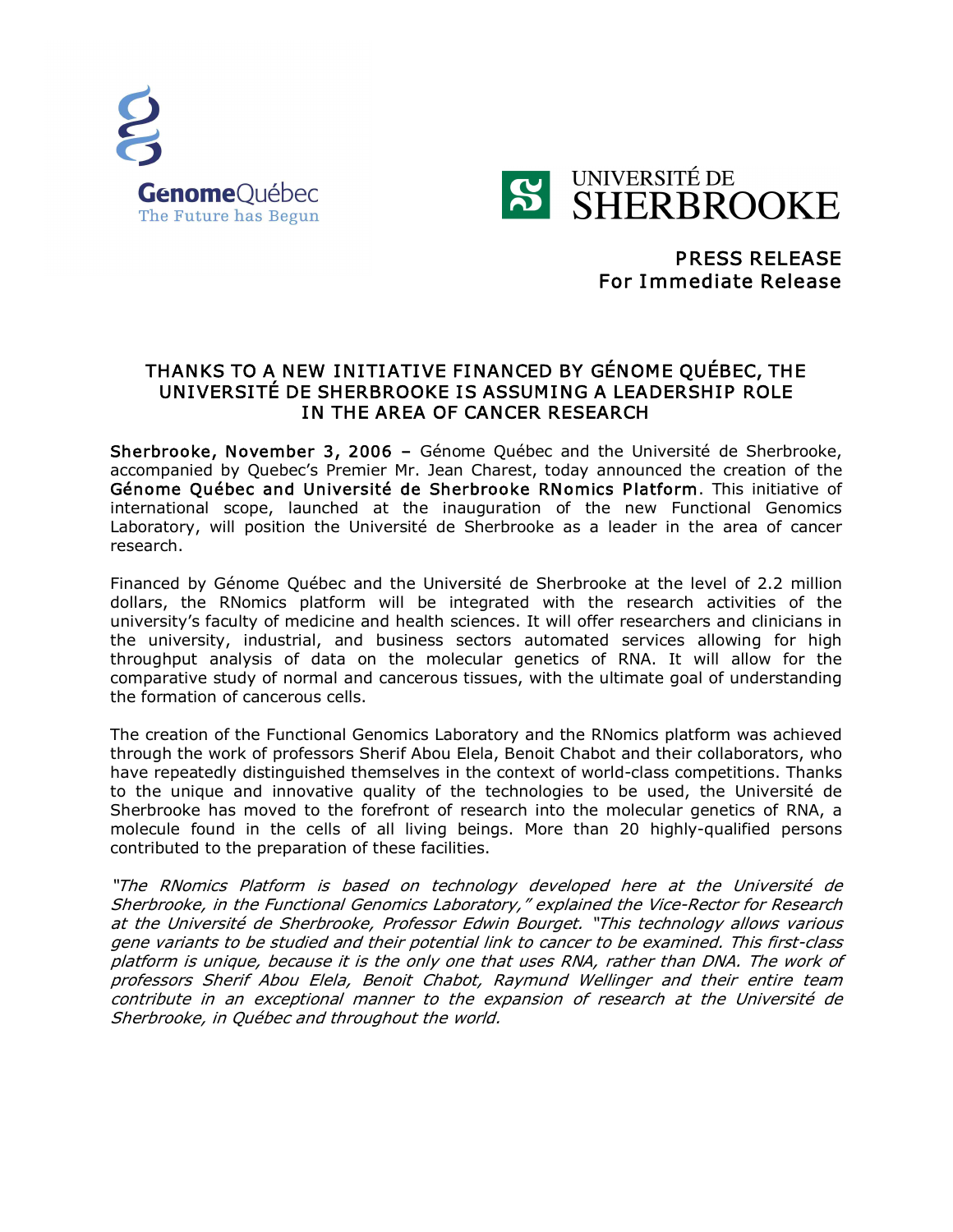"We are in <sup>a</sup> position today to make an announcement of such importance thanks to the hard work of Prof. Sherif Abou Elela and his team, who have put forward a unique approach the results of which will help speed up the development of tools for the prevention, diagnosis and treatment of cancer, <sup>a</sup> disease that, again this year, will attack some 154,000 Canadians, including 38,000 in Quebec. We are fortunate to have scientists in Sherbrooke whose expertise is recognized throughout the world, and I would like to take this occasion to pay tribute to them and to stress the importance of their work for Quebec's future," stated the premier of Quebec, Mr. Jean Charest.

Also present at the inauguration, the member for Saint-François and Minister of International Relations, Ms. Monique Gagnon-Tremblay, added that "this new platform will meet a need that has been expressed by partners in academia and industry. By working together, in concert with universities and those responsible for economic development in the region, we can advance further and help stimulate the development of an axis for life sciences of international renown."

For Génome Québec, this is a major announcement. On one hand, this reaffirms the relevance and efficiency of its business model and, on the other hand, this is the first time the organization has announced the creation of a platform outside of Montreal. "Our actions and the achievement of our objectives follow directly from the quality of the researchers involved and the projects they develop. Emphasizing our structuring role and supporting our existing resources, wherever they may be, Génome Québec contributes to Quebec's competitiveness by making accessible to the scientific community highly sophisticated equipment and a unique pool of expertise in genomics and proteomics," stated the president and CEO of Génome Québec, Mr. Paul L'Archevêque.

This extremely promising new platform will be managed and operated by Génome Québec and will offer the Canadian academic community services at preferential and favourable rates. In line with the model favoured by Génome Québec in managing its two other platforms in Montreal (the McGill University and Génome Québec Innovation Centre and the Génome Québec and Montreal Heart Institute Pharmacogenomics Centre), surplus capacity will be made available to the private sector at market rates. Some companies have already shown an interest in this very high-level technology.

Asked about what makes the RNomics platform so unique, Prof. Sherif Abou Elela explained: "The natural process of gene modification, known as alternative splicing is the basis for certain diseases such as cancer. Given that the study of alternative splicing is very complex, many researchers tend to avoid it. The new platform will place the discovery of RNA biomarkers and therapeutic targets within the reach of all researchers and clinicians."